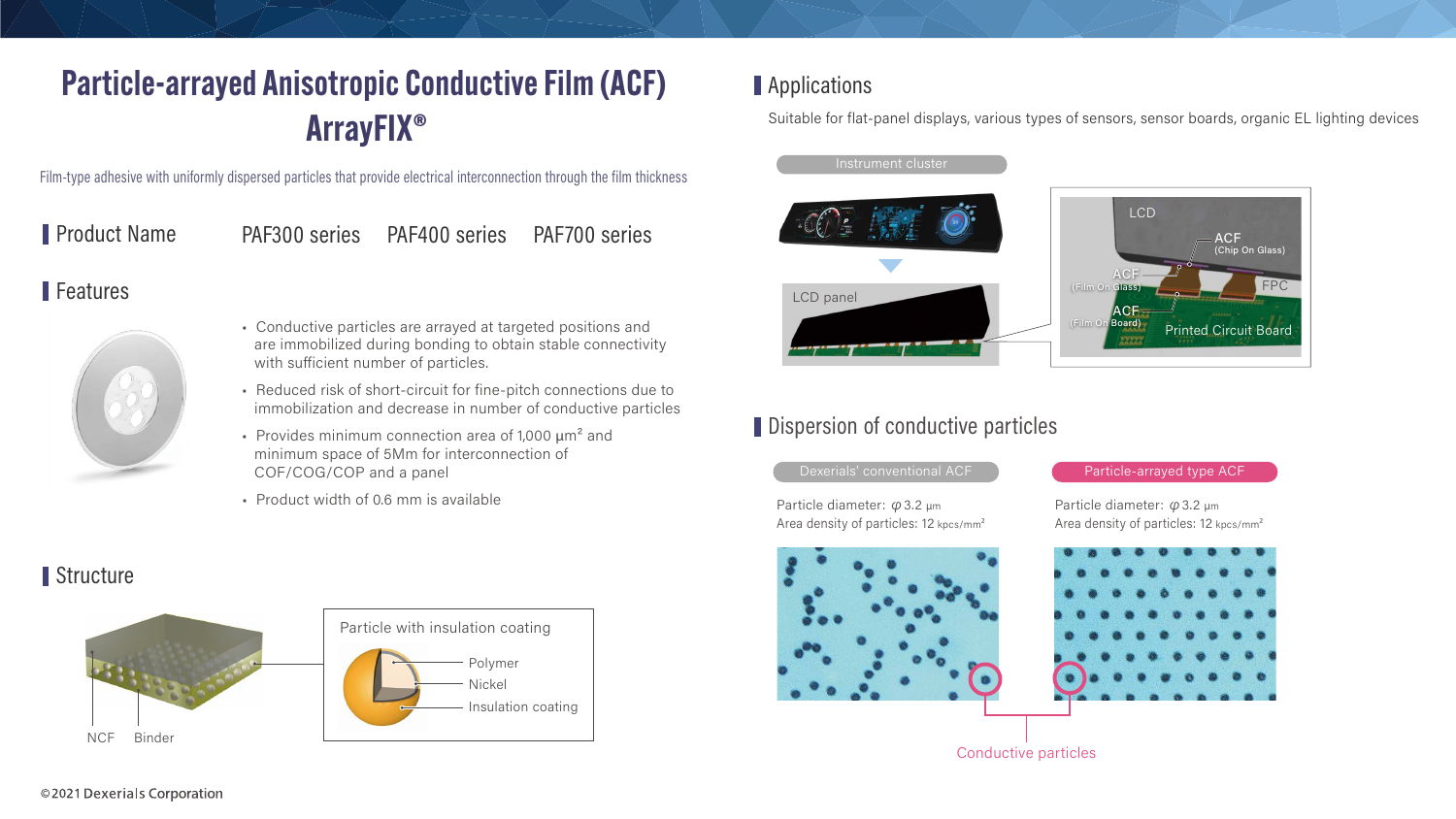## Fine pitch

As demand for high-resolution multi-functional displays increases, so has the need for finer wire pitch



Particles between terminals (bumps) [comparison for COG connection]



### ©2021 Dexerials Corporation

## Captured particles

### **Automated Optical Inspection (AOI) Results**

### Dexerials' conventional ACF

Particle diameter:  $\varphi$  3.2 µm Area density of particles: 60 kpcs/mm<sup>2</sup>



Bond mark of conductive particle Space between terminals Terminal on the glass substrate

### Particle-arrayed type ACF

Particle diameter:  $\varphi$  3.2 µm Area density of particles: 28 kpcs/mm<sup>2</sup>



Smaller number of particles are captured effectively.

\* The images above are obtained by observing terminal areas from the backside of a glass substrate (opposite to the circuit side) in order to see captured particles.

Difference in the number of captured particles between Dexerials' conventional ACF and particle-arrayed type ACF



which were cut to observe particles between terminals.